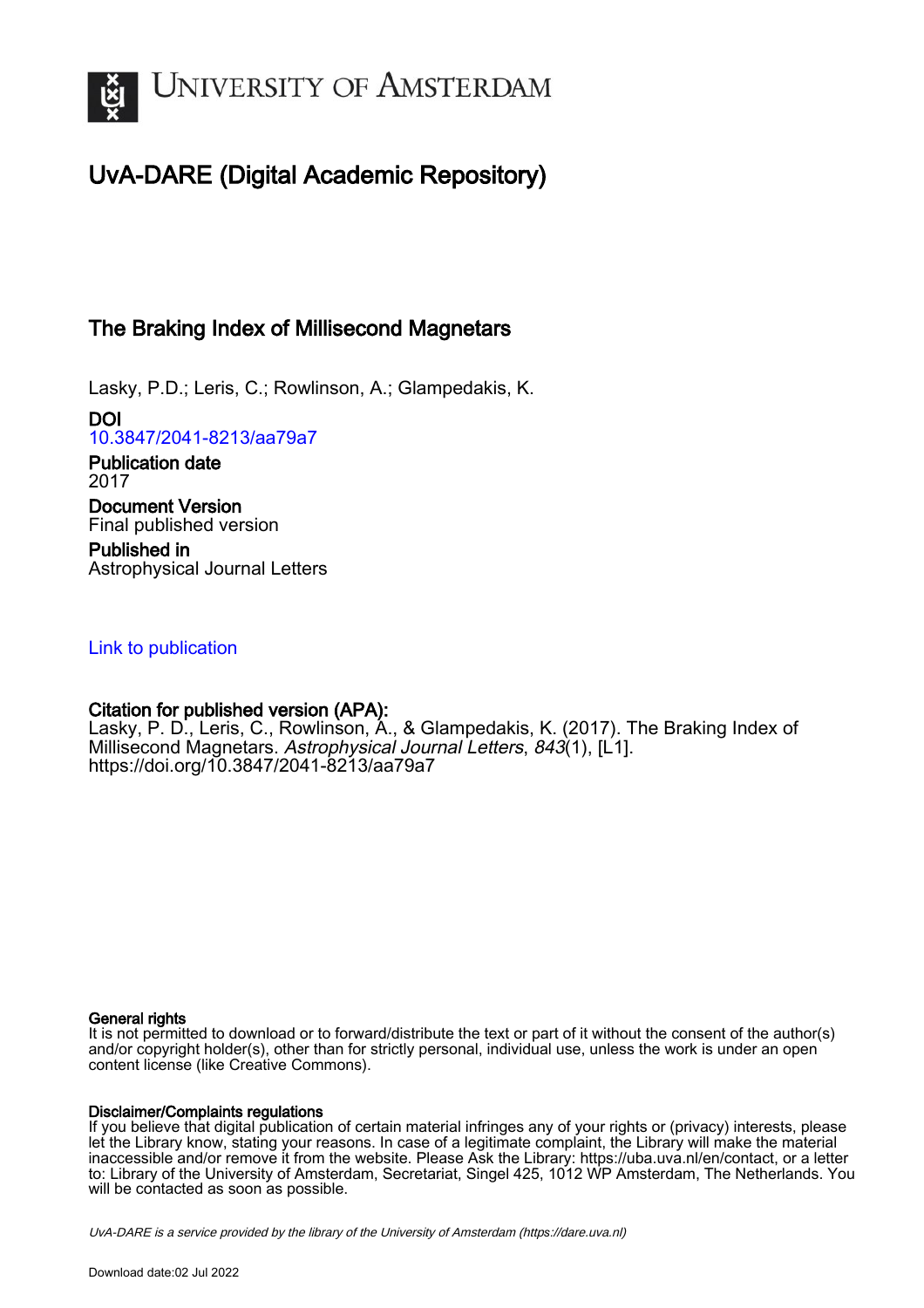

# The Braking Index of Millisecond Magnetars

Paul D. Lasky<sup>1,2</sup>, Cristiano Leris<sup>1</sup>, Antonia Rowlinson<sup>3,4</sup>, and Kostas Glampedakis<sup>5,6</sup>

<span id="page-1-0"></span><sup>1</sup> Monash Centre for Astrophysics, School of Physics and Astronomy, Monash University, Vic 3800, Australia; [paul.lasky@monash.edu](mailto:paul.lasky@monash.edu)<br><sup>2</sup> OzGrav: The ARC Centre of Excellence for Gravitational-wave Discovery, Hawthorn, Vic 31

<sup>5</sup> Departamento de Física, Universidad de Murcia, E-30100 Murcia, Spain<br><sup>6</sup> Theoretical Astrophysics, University of Tübingen, Auf der Morgenstelle 10, D-72076 Tübingen, Germany

Received 2017 May 28; revised 2017 June 13; accepted 2017 June 14; published 2017 June 23

#### Abstract

We make the first measurement of the braking index *n* of two putative millisecond magnetars born in short gammaray bursts. We measure  $n = 2.9 \pm 0.1$  and  $n = 2.6 \pm 0.1$  for millisecond magnetars born in GRB 130603B and GRB 140903A, respectively. The neutron star born in GRB 130603B has the only known a braking index consistent with the fiducial  $n = 3$  value. This value is ruled out with 99.95% confidence for GRB 140903A. We discuss possible causes of *n* < 3 braking indices in millisecond magnetars, showing that several models can account for the measurement of the braking index in GRB 140903A, while it is more difficult to account for a braking index consistent with  $n = 3$ .

Key words: gamma-ray burst: individual (GRB 130603B, GRB 140903A) – stars: magnetars – stars: neutron

## 1. Introduction

Observations of gamma-ray bursts and superluminous supernovae show evidence for ongoing energy injection following the prompt emission (Nousek et al. [2006](#page-5-0); O'Brien et al. [2006](#page-5-0); Zhang et al. [2006](#page-6-0)), which is commonly attributed to the birth of rapidly rotating, highly magnetized neutron stars, known as a millisecond magnetars (e.g., Rowlinson et al. [2013](#page-6-0); Lü & Zhang [2014](#page-5-0); Inserra et al. [2016](#page-5-0)). The spin-down of the nascent neutron star drives high-energy emissions that are observed as long-lasting  $(210^3 \text{ s})$  X-ray plateaus.

The fiducial millisecond magnetar model relates the evolution of the star's spin frequency  $\Omega(t)$  to the X-ray light curve (Zhang & Mészáros [2001](#page-6-0); Metzger et al. [2011](#page-5-0)). The original model assumes that the rapidly rotating star loses angular momentum through a combination of gravitational waves and electromagnetic radiation, although the amount of energy lost to gravitational-wave emission is small compared to electromagnetic losses (Ho [2016;](#page-5-0) Lasky & Glampedakis [2016](#page-5-0); Moriya & Tauris [2016](#page-5-0)). In general, the spin-down of a neutron star can be described by the torque equation

$$
\dot{\Omega} = -k\Omega^n,\tag{1}
$$

where  $k$  is a constant of proportionality and  $n$  is the braking index.

An unchanging, dipolar magnetic field in vacuo implies a theoretical braking index of  $n = 3$  (Ostriker & Gunn [1969](#page-5-0)). This fiducial assumption is built into the millisecond magnetar model and leads to a prediction that the light curve luminosity decays as  $L \propto t^{-2}$  at late times (Zhang & Mészáros [2001](#page-6-0)). Gamma-ray burst and superluminous supernova light curves are usually fit assuming a braking index of  $n = 3$  (e.g., Troja et al. [2007](#page-6-0); Chatzopoulos et al. [2013;](#page-5-0) Rowlinson et al. [2013](#page-6-0)).

In principle, Equation (1) should equally apply to the spindown of rotation-powered pulsars. Empirically, though, not a single pulsar with a measured braking index is consistent with  $n = 3$ , with all but one falling below  $n \leq 3$  (see Archibald et al. [2016](#page-5-0); Clark et al. [2016;](#page-5-0) Marshall et al. [2016](#page-5-0) and references therein). More realistic calculations of pulsars and their magnetospheres ubiquitously predict  $n \leq 3$  (e.g., Melatos [1997](#page-5-0)).

In this Letter, we make the first measurement of the braking index of two millisecond magnetars. In particular, short gamma-ray bursts GRB 130603B and GRB 140903A, which were both observed with the Swift telescope and subsequently with XMM and Chandra, respectively. These late-time observations ( $\geq 10^5$  s after the initial burst) allow us to make accurate measurements of the power-law decay of the light curve, and hence get tight constraints on the braking indices for the millisecond magnetars.

We find that the braking index for the millisecond magnetar born in GRB 130603B is  $n = 2.9 \pm 0.1$  (1 $\sigma$  confidence level), and hence is consistent with  $n = 3$ . On the other hand, the millisecond magnetar born in GRB 140903A has  $n = 2.6 \pm 0.1$ , ruling out  $n = 3$  with 99.95% confidence. We discuss physical mechanisms that can cause sub-three braking indices, finding that these naturally arise from physically realistic models of post-merger remnants.

#### 2. Observations and Model

#### 2.1. Generalized Millisecond Magnetar Model

As a neutron star spins down, rotational kinetic energy is lost from the system,  $E = \frac{1}{2}I\Omega$  $\frac{1}{2}I\Omega^2$ , where *I* is the star's moment of inertia. The time derivative of this equation gives the rate of change of energy loss, a certain fraction of which is converted into X-rays. The X-ray luminosity is therefore  $L = -\eta E = -\eta \Omega \Omega$ , where  $\eta$  is the efficiency in converting spin-down energy into X-rays. We assume throughout that  $\eta$  is not a function of time, a point we discuss further below. Integrating Equation (1) gives the evolution of  $\Omega(t)$ , implying

 $\overline{7}$  The only other short GRB with such late-time observations, albeit with only Swift, is GRB 051221A; however, Lü et al. ([2015](#page-5-0)) claim that the temporal and spectral properties pre- and post-break are consistent with an external forward shock, with only the plateau phase being due to continuous energy injection.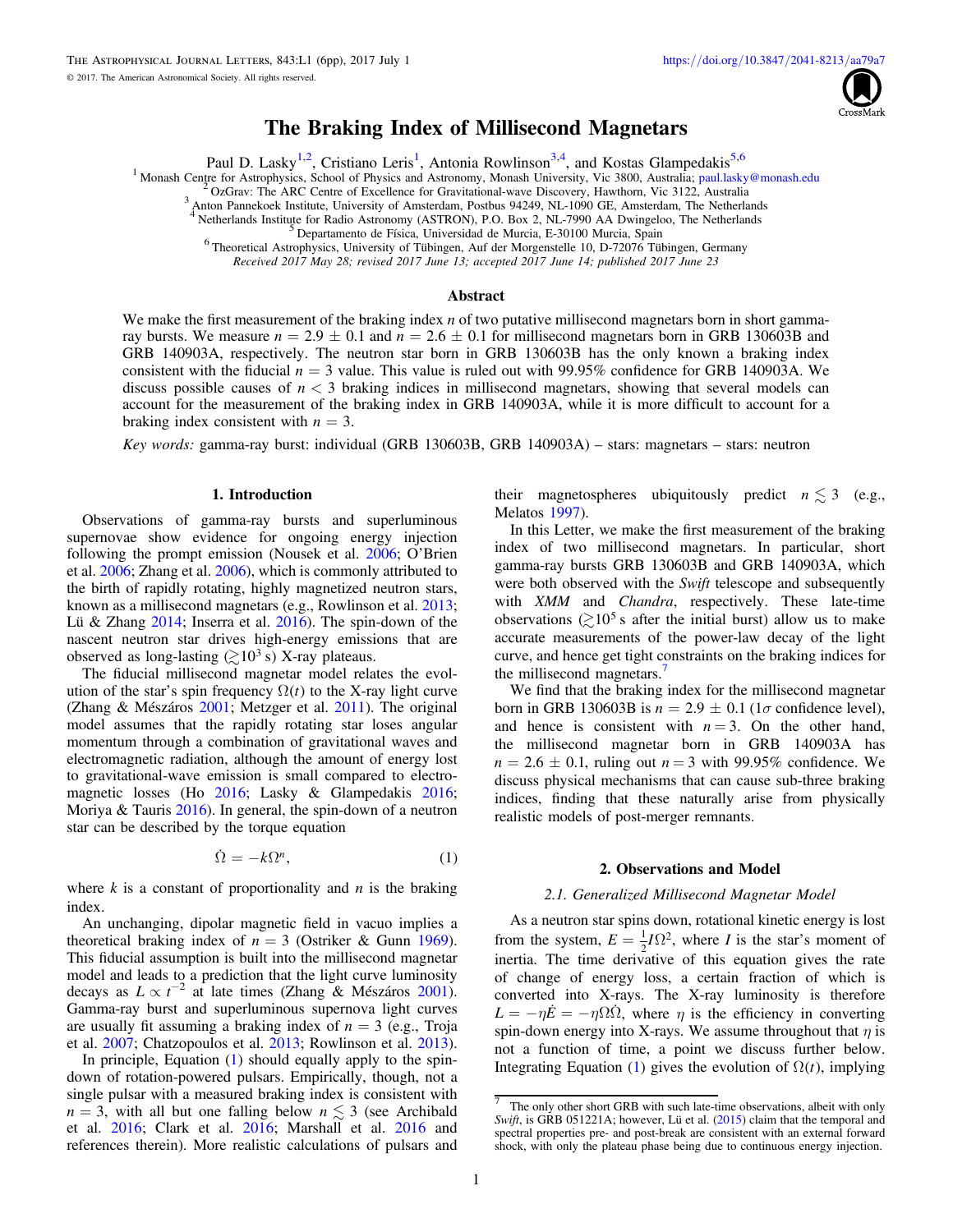<span id="page-2-0"></span>the luminosity is

$$
L(t) = L_0 \left( 1 + \frac{t}{\tau} \right)^{\frac{1+n}{1-n}}.
$$
 (2)

Here,  $L_0 \equiv \eta I k \Omega_0^{1+n}$  is the initial luminosity,  $\Omega_0 \equiv \Omega(t = 0)$ , and  $\tau \equiv \Omega_0^{1-n} / [(n-1)k]$  is the spin-down timescale of the system.

Equation (2) shows the characteristic plateau  $L = L_0$ behavior for early times  $t \ll \tau$  and a power-law decay  $L \propto t^{(1+n)/(1-n)}$  for  $t \gg \tau$ . When  $n = 3$ , Equation (2) recovers the familiar late-time  $L \propto t^{-2}$  behavior where  $\tau$  is the electromagnetic spin-down timescale (Zhang & Mészáros [2001](#page-6-0)). In this limit, the spin-down timescale becomes the familiar electromagnetic spin-down timescale  $\tau = \tau_{em} \equiv 3c^3 I/(B_p^2 R^6 \Omega_0^2)$ , where  $B_p$  is the dipole, poloidal component of the star's magnetic field, and  $\overline{R}$  is the stellar radius. Normalizing to typical millisecond magnetar parameters (Lasky et al. [2014](#page-5-0)),

$$
\tau_{\rm em} \approx 5 \times 10^3 \left( \frac{B_p}{10^{15} \,\rm G} \right)^{-2} \left( \frac{P}{1 \,\rm ms} \right)^2 \,\rm s,
$$
\n(3)

where  $P$  is the spin period.

It is worth noting that Equation  $(2)$  is different from the "standard" derivation in the literature for when the spin-down is dominated by gravitational-wave emission. In that case, the braking index is  $n = 5$ , implying from Equation (2) that the luminosity decays as  $t^{-3/2}$ , instead of the oft-quoted  $t^{-1}$  (e.g., Zhang & Mészáros [2001;](#page-6-0) Lasky & Glampedakis [2016](#page-5-0)). The derivation of  $t^{-1}$  assumes that only the electromagnetic dipolar component of the spin-down energy contributes to the X-ray light curve, whereas here the only assumption that has been made is that some fixed fraction  $\eta$  of the spin-down energy is converted into X-rays.

In this Letter, we fit Equation  $(2)$ , combined with an initial power-law decay  $L = At^{-\alpha}$  describing the transition between the prompt emission and the plateau phase (Rowlinson et al. [2013](#page-6-0)) to the data (described below). We use Bayesian nested sampling, which provides us with joint posterior probability densities for  $\{L_0, \tau, n, A, \alpha\}.$ 

### 2.2. GRB 130603B

The short-duration GRB 130603B generated much interest as it was the first credible detection of a kilonova associated with a short GRB (Berger et al. [2013](#page-5-0); Tanvir et al. [2013](#page-6-0)). The initial burst (Melandri et al. [2013](#page-5-0)) was picked up by the Burst Alert Telescope (BAT; Barthelmy et al. [2005](#page-5-0)) on board Swift with a duration of  $T_{90} = 0.18 \pm 0.02$  s in the 15–350 keV band (Barthelmy et al. [2013](#page-5-0)). The X-ray Telescope (XRT; Burrows et al. [2005](#page-5-0)) on board Swift detected a corresponding fading X-ray source 59 s after the initial burst (Kennea et al. [2013](#page-5-0)). A late-time excess was also observed with  $XMM-Newton \approx 2.7$ and  $\approx$  6.5 days after the initial burst (Fong et al. [2014](#page-5-0)).

The millisecond magnetar model has been invoked to explain both XRT and *XMM* X-ray excesses (Fan et al. [2013](#page-5-0); de Ugarte Postigo et al. [2014;](#page-5-0) Fong et al. [2014](#page-5-0)). These papers all used the fiducial magnetar model with a braking index of  $n = 3$ , allowing the magnetic field and initial spin period to be measured.

Here, we fit the more general magnetar model to the same data as that of Fong et al. ([2014](#page-5-0)) and de Ugarte Postigo et al. ([2014](#page-5-0)), allowing for a variable breaking index. The top panel of



Figure 1. X-ray light curves for GRB 130603B (top panel) and GRB 140903A (bottom panel). In each panel, the black points represent the data (see Sections 2.2 and [2.3](#page-3-0) for details). The solid blue curve is the best-fit millisecond magnetar model, where the braking index  $(n; \text{ see Equation (2)})$  is included in the fit. The dashed blue curve is the best-fit millisecond magnetar model not including the contribution from the initial power-law decay. The dark red band is the superposition of many light curve models, where each curve is drawn from a single posterior sample.



Figure 2. Posterior probability distributions for the parameters in Equation (2) for GRB 130603B (red) and GRB 140903A (blue). The contours show the  $1\sigma$ and  $2\sigma$  confidence intervals, and the dashed line indicates the fiducial value of  $n = 3$ .

Figure 1 shows the XRT and XMM data, together with our fit using Equation (2) and an initial power law that fits the prompt emission. The solid blue curve shows the maximum-likelihood model, while the dark red band is the superposition of many light curve models, where each model is drawn from a single posterior sample.

In Figure 2 we show a corner plot of the posterior probability distributions for the parameters in the magnetar model; the red contours show the posterior distributions for GRB 130603B. In Figure [3](#page-3-0), we plot the one-dimensional marginalized posterior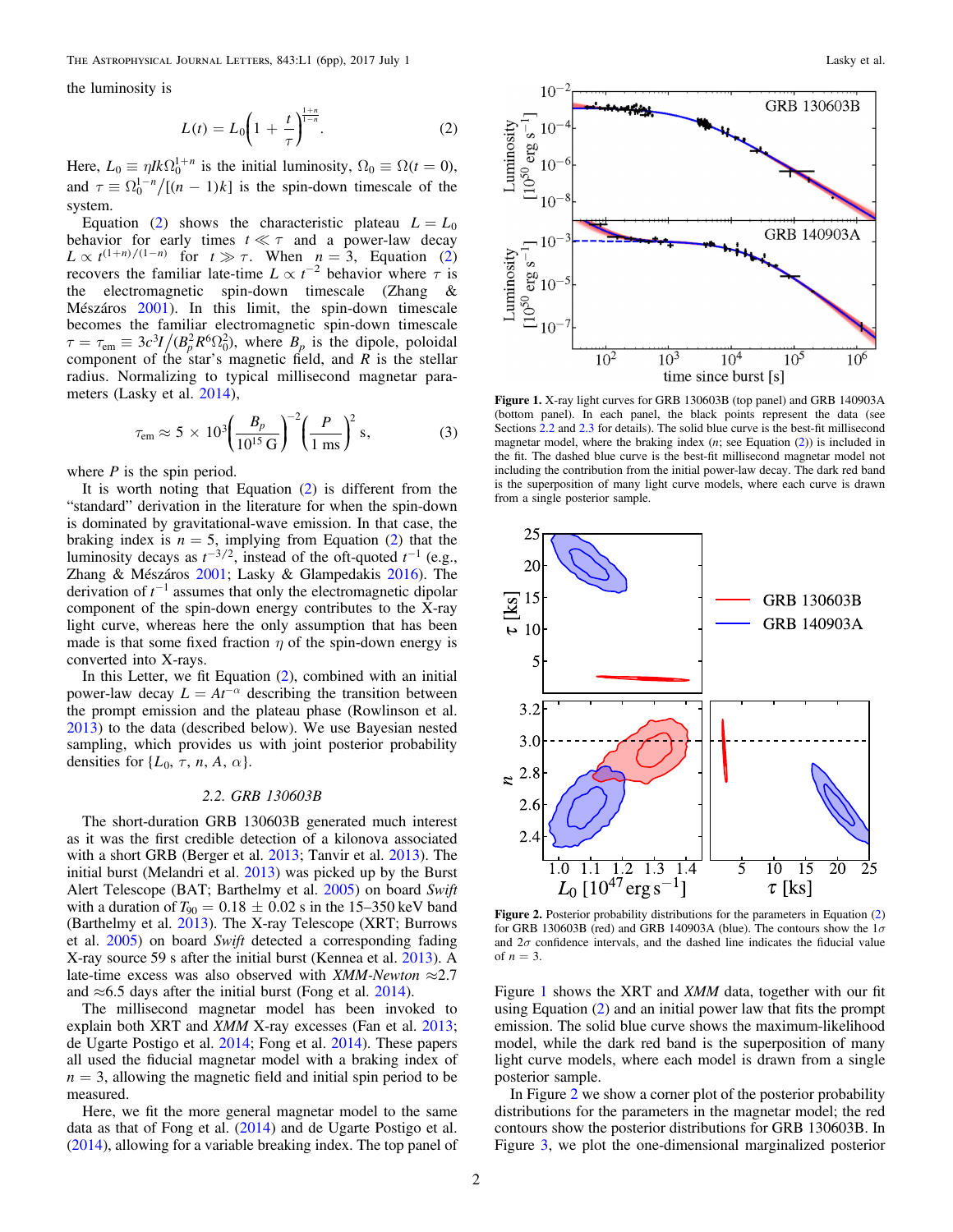<span id="page-3-0"></span>

Figure 3. One-dimensional marginalized posterior distributions for the braking index n for GRB 130603B (red) and GRB 140903A (blue). The shaded regions show the  $2\sigma$  confidence intervals, and the dashed black line indicates the fiducial value of  $n = 3$ .

distribution for the braking index,  $n$ . The red curve representing the braking index for GRB 130603B shows consistency with the fiducial  $n = 3$  braking index, with  $n = 2.9 \pm 0.1$ , where the uncertainties correspond to  $1\sigma$  confidence intervals.

### 2.3. GRB 140903A

GRB 140903A triggered BAT on 2014 September 3 (Cummings et al. [2014](#page-5-0); Palmer et al. [2014](#page-5-0)), with XRT observations of the GRB field 74 s after the BAT trigger (de Pasquale et al. [2014](#page-5-0)). Two observations with the *Chandra* X-ray Observatory were taken  $\approx$ 3 and  $\approx$ 15 days following the initial BAT trigger, respectively (Troja et al. [2016](#page-6-0)). The X-ray and other multi-wavelength observations of the GRB afterglow have been used to determine an achromatic jet-break, and hence infer the existence of a jet with a narrow opening angle of  $\theta \approx 5^{\circ}$  (Troja et al. [2016;](#page-6-0) Zhang et al. [2017](#page-6-0)). Moreover, the Swift and *Chandra* X-ray plateau and power-law decay have been well modeled within the fiducial  $n = 3$  magnetar model (Zhang et al. [2017](#page-6-0)).

We again fit the more general magnetar model to the same X-ray data used in Troja et al. ([2016](#page-6-0)) and Zhang et al. ([2017](#page-6-0)). The bottom panel of Figure [1](#page-2-0) shows the XRT and late-time Chandra observations, together with our fit. The solid blue curve again shows the maximum-likelihood model, and the dark red band shows the superposition of many light curves, each drawn from single posterior samples.

The posterior probability distributions for the parameters of the millisecond magnetar model are shown as the blue contours in Figure [2.](#page-2-0) The one-dimensional marginalized posterior distribution for the braking index is shown in blue in Figure 3, which gives  $n = 2.6 \pm 0.1$ . The fiducial value of  $n = 3$  is ruled out with 99.95% confidence.

## 2.4. Comparison with Pulsars

In Figure 4, we plot the braking indices for all known pulsars where the long-term spin-down is believed to be electromagnetically dominated (see Archibald et al. [2016](#page-5-0); Clark et al. [2016](#page-5-0) and references therein). For comparison, we also plot the braking indices of the two neutron stars purportedly born in GRB 130603B and GRB 140903A. The range of braking indices for pulsars spreads between  $1 \leq n \leq 3.15$ . Clearly, there are not enough data to determine whether the sample of



Figure 4. Measured millisecond magnetar and pulsar braking indices. The pulsar braking indices data are taken from Archibald et al. ([2016](#page-5-0)), Clark et al. ([2016](#page-5-0)), Marshall et al. ([2016](#page-5-0)), and references therein. Gray arrows represent changing braking indices seen in single pulsars between different spin-down states.

GRB braking indices are statistically consistent with the distribution of pulsar braking indices with high confidence; we leave this as a topic for future work.

Intriguingly, Figure 4 shows that the neutron star born in GRB 130603B has the only known braking index consistent with the fiducial  $n = 3$  value. As we discuss below, it is relatively simple to devise models that explain  $n \leq 3$ ; the question therefore becomes: what is unique about the neutron star in GRB 130603B that makes it consistent with  $n = 3$ ?

## 3. Theoretical Explanation

The fiducial  $n = 3$  braking index is the one associated with the classic oblique rotator model in vacuo (Ostriker & Gunn [1969](#page-5-0)). The markedly more realistic model of Goldreich & Julian ([1969](#page-5-0)), based on a charged-filled and force-free magnetosphere, also leads to the same prediction (see Spitkovsky [2008](#page-6-0), for a review). The departure of observed pulsar braking indices from the fiducial value can therefore be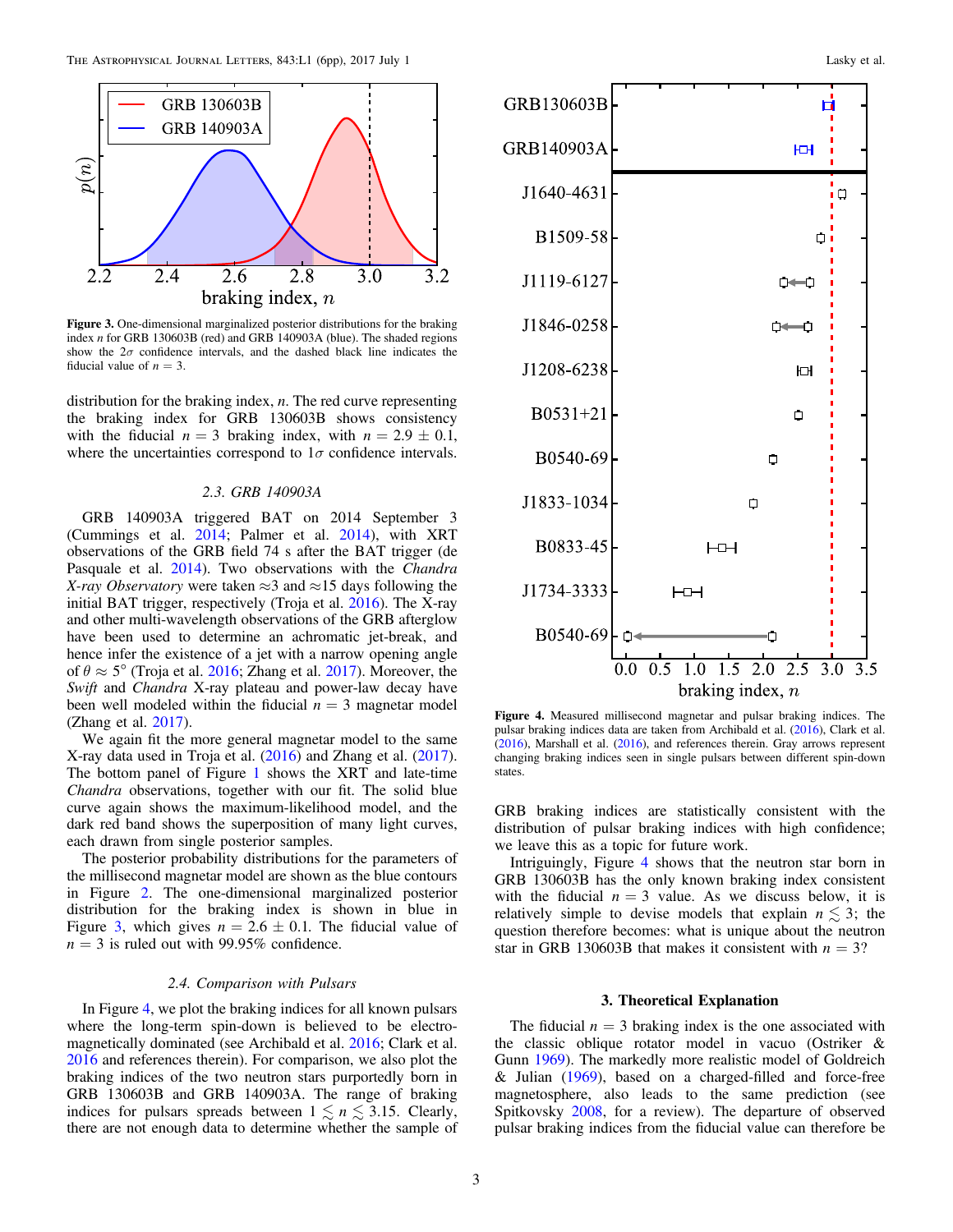<span id="page-4-0"></span>taken as evidence of additional physical processes affecting the spin-down of these objects.

The literature posits an assortment of models that could explain the observed anomalous  $n \leq 3$  braking indices, but it is an open question as to which of those are relevant for the timescales, magnetic field strengths, and environmental conditions that are being discussed here. Here, we focus on the various possibilities that could be of relevance for a millisecond magnetar system such as GRB 140903A. And as we discuss, these may *not* be the same mechanisms usually invoked for explaining anomalous braking indices of known pulsars.

#### 3.1. Modified Magnetosphere Spin-down

A millisecond magnetar formed in the aftermath of a binary neutron star merger is likely endowed with a very strong toroidal magnetic field  $\gtrsim 10^{15}$  G. This arises as both differential rotation of the body and the magneto-rotational instability work in concert to amplify the field and wind up its lines; these processes are expected to be present in the first  $\sim$ 10–100 ms following the merger (e.g., Rezzolla et al. [2011](#page-6-0); Kiuchi et al. [2014](#page-5-0)). The induced magnetic field eventually quenches differential rotation on an Alfvén timescale  $\ll 1$  s (Baumgarte et al. [2000](#page-5-0); Shapiro [2000](#page-6-0)). Therefore, after the initially chaotic period, the star settles to a rapidly, but rigidly, rotating fluid ball with a strong, internal magnetic field.

The generated field is dynamically unstable and rapidly rearranges itself to a state of hydromagnetic equilibrium where both poloidal and toroidal components are of comparable strength (e.g., Braithwaite [2009](#page-5-0)). The global magnetic field rearrangement is likely to involve the bubbling up of toroidal magnetic flux to the stellar surface and into the magnetosphere (e.g., Kiuchi et al. [2011](#page-5-0)). The system therefore acquires a twisted magnetosphere consisting of a strong mixed poloidal– toroidal field. This type of magnetosphere, originally modeled by Thompson et al. ([2002](#page-6-0)), is also believed to form in gardenvariety magnetars (see Turolla et al. [2015](#page-6-0) and references therein). Such twisted magnetospheres increase the spin-down torque in comparison to orthogonal vacuum dipoles, implying reduced values of the braking index, i.e.,  $n \leq 3$  (Thompson et al. [2002](#page-6-0)). The amount of reduction is not unique, but largely depends on the field's radial profile and the degree of twist, with higher twist leading to a smaller braking index.

An entirely different magnetospheric modification for producing an  $n < 3$  spin-down has been proposed by Contopoulos & Spitkovsky ([2006](#page-5-0)). In this model, which assumes a dipole force/twist-free magnetosphere, a distinction is made between the light-cylinder radius  $R_{\text{lc}} = c/\Omega$  (the cylindrical radius at which a magnetosphere rigidly corotating with the star would exceed the speed of light) and the separatrix radius  $R_c$  between open and closed field lines.

Although the standard assumption is that of  $R_{\text{lc}} = R_{\text{c}}$ , this may not be a strictly imposed physical necessity;  $R_c$  could lag behind  $R_{\rm lc}$  if the spin-down is fast and the magnetic field line reconnection cannot keep up with the outward migrating lightcylinder (for details, see Contopoulos & Spitkovsky [2006](#page-5-0)). Such a scenario could be strongly favored in a millisecond magnetar, implying the spin-down torque is enhanced as a result of the open field lines' larger aperture. A braking index of  $n < 3$  therefore naturally emerges.

# 3.2. Magnetic Axis Evolution and Other Mechanisms

Another possible explanation for  $n \lesssim 3$  braking indices relates to the evolution of the angle  $\alpha$  between the star's rotation axis and its surface dipole magnetic field axis.

This mechanism, for example, has been invoked to explain the braking index of the Crab pulsar (Lyne et al. [2015](#page-5-0)). Here, the k term in Equation  $(1)$  $(1)$  $(1)$  is a function of time, and the braking index can be approximated as  $n = 3 + 2\Omega \dot{\alpha}/(\Omega \tan \alpha)$ . Clearly,  $\dot{\alpha} > 0$  leads to a braking index  $n < 3$ .

The time evolution of  $\alpha$  largely depends on whether the dipole field can be considered rigidly attached to the star's "body frame"—i.e., the deformed shape induced by the strong toroidal component. According to standard oblique rotator theory (Goldreich [1970](#page-5-0)), the electromagnetic torque due to the exterior field drives the symmetry axis of the deformation toward (away from) the spin axis on a spin-down timescale  $\tau_{em}$ if its direction with respect to the dipole axis makes an angle smaller (larger) than  $\approx 55^{\circ}$ . Assuming a fixed relative orientation between the surface dipole and internal toroidal field symmetry axes, the desired  $\dot{\alpha} > 0$  situation arises provided the dipole axis is significantly misaligned  $(\gtrsim 55^{\circ})$ with respect to the spin axis since the latter axis is expected to lie close to the toroidal field's symmetry axis.

The evolution of the relative orientation between the spin and deformation axes also couples to the emitted gravitational waves (Cutler  $\&$  Jones [2001](#page-5-0)). Unlike the previous case, however, gravitational radiation always drives the two axes toward alignment, on a timescale of  $\tau_{gw} \approx 2 \times$  $10^4 (\epsilon_B/10^{-3})^{-2} (P/1 \text{ ms})^4$  s, where  $\epsilon_B$  is the magnetic-fieldinduced stellar ellipticity. This is long compared to the electromagnetic spin-down timescale—cf. Equation ([3](#page-2-0)) unless the ellipticity is  $\epsilon \gtrsim 10^{-2}$ , which is all but ruled out for systems in which the ellipticity can be measured (Lasky & Glampedakis [2016](#page-5-0)).

A natural way to drive an  $\dot{\alpha} > 0$  evolution is through the socalled "spin-flip" instability (e.g., Cutler [2002](#page-5-0)). Here, the strong internal toroidal field causes the star to become a prolate spheroid in the first few seconds after birth. Such an arrangement is unstable, and under the action of internal dissipation (in the present case bulk viscosity), the system is driven toward a state where the spin and toroidal symmetry axes are mutually orthogonal. If the dipole field is assumed to be "locked" to the toroidal component, then this orthogonalization implies  $\dot{\alpha} > 0$ .

The spin-flip could be a viable mechanism for modifying the braking index provided its timescale is comparable to the spindown timescale,  $\tau_{\rm sf} \sim \tau_{\rm em}$ . For much of the relevant parameter space, however,  $\tau_{sf}$  is likely to be much shorter than  $\tau_{em}$ ; see the discussion around Figure 1 in Lasky & Glampedakis ([2016](#page-5-0)). For the two timescales to become comparable the magnetic ellipticity must be substantial,  $\epsilon_B \gtrsim 10^{-3}$ . For such a system the spin-flip timescale is minimized at a relatively high temperature, but the cooling in that regime is so rapid that the instability actually kicks in at a lower temperature where  $\tau_{sf}$  is significantly longer (and comparable to  $\tau_{em}$ ). In this scenario, millisecond magnetars harboring magnetic fields that are wound up to be sufficiently large are expected to have an *n* < 3 distribution. On the other hand, weaker fields in the core leading to smaller ellipticities may give rise to  $n \approx 3$ magnetars.

Finally, it is worth pointing out that mechanisms that have been invoked to explain the anomalous braking indices of radio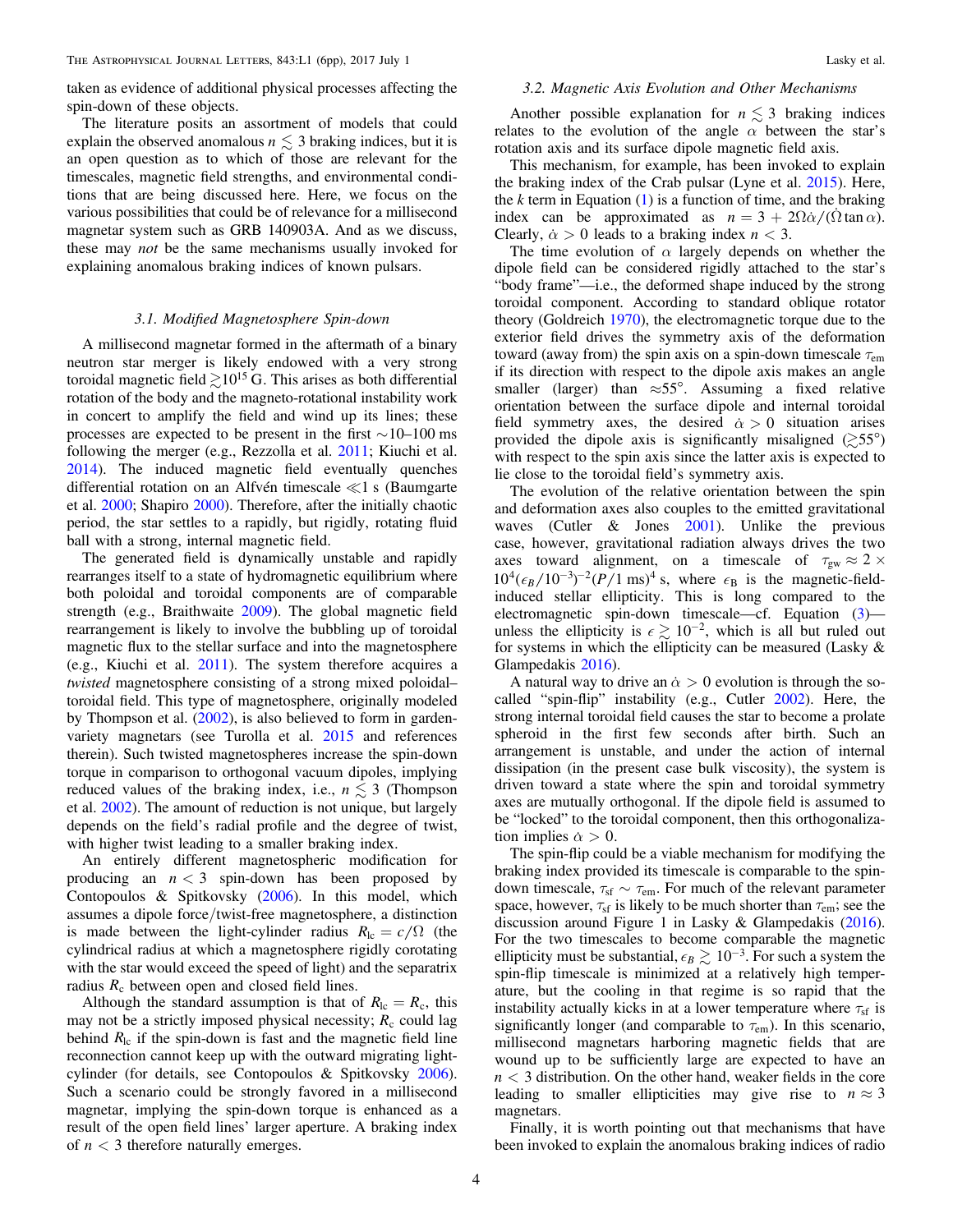<span id="page-5-0"></span>pulsars are unlikely to be of relevance to the case at hand. The resurfacing of an initially "buried" magnetic field due to fallback material is a relatively slow process (dominated by the Ohmic-diffusion timescale  $t \sim 1-100$  kyr; Viganò & Pons [2012](#page-6-0)) that is much longer than the timescales associated with short GRB remnants. Moreover, those calculations were done in the context of core-collapse supernovae where there is more fallback material to bury the field in the first place. Similarly, a gradual change in the stellar moment of inertia due to the onset of neutron superfluidity (Ho & Andersson 2012) could only take place in systems significantly older and colder than the ones considered here.

# 4. Conclusion

In this Letter, we make the first measurements of the braking index  $n$  of putative millisecond magnetars born in short gamma-ray bursts. Observations of X-ray plateaus following short gamma-ray bursts indicate the presence of ongoing energy injection, commonly attributed to the rotational evolution of a nascent neutron star. We show that the powerlaw exponent of the late-time  $(2.10<sup>3</sup> \text{ s})$  decay of these curves can be directly related to the braking index; see Equation ([2](#page-2-0)).

We show that the braking index of the magnetar in GRB 140903A is inconsistent with the fiducial value of  $n = 3$ predicted for an unchanging, rotating dipolar magnetic field. However, as we propose in Section [3,](#page-3-0) there are a number of models that naturally explain this for millisecond magnetars. These include the presence of twisted components of the magnetic field in the magnetosphere (Section  $3.1$ ) or evolution of the angle between the magnetic axis and the star's rotation axis (Section [3.2](#page-4-0)). Another possibility is that the efficiency of converting spin-down energy into X-rays,  $\eta$ , evolves as a function of time; assuming  $d\eta/dt < 0$ , this would also lead to the inference of a sub-three braking index—see Section [2.1](#page-1-0).

Perhaps what warrants more attention is the braking index for the millisecond magnetar born in GRB 130603B which, at  $n = 2.9 \pm 0.1$ , is consistent with the fiducial  $n = 3$  value. This is the only empirically measured braking index consistent with  $n = 3$ . All sophisticated models of neutron star magnetosphere's tend to predict sub-three values for the braking index, especially when one considers those models relevant for the evolution of nascent stars born from binary neutron star mergers (see Section [3](#page-3-0) for a detailed discussion). It is worth mentioning that  $~68\%$  of the marginalized posterior for the braking index of the neutron star in GRB 130603B predicts  $n < 3$ .

It is tempting to read more into the X-ray light curve associated with GRB 130603B than we have done here. For example, the last XMM data point taken more than 6 days after the burst (see Figure [1](#page-2-0)) lies below almost all of the light curves generated from the posterior samples. It is therefore tempting to say that the braking index is actually evolving and that one should include a  $dn/dt$  term in the torque equation. However, there is simply not enough data at late times to warrant such a hypothesis. Clearly, to make such a claim one would want more data for times  $t \geq 10^6$  s, which will not be forthcoming for this GRB.

In lieu of more data for this particular GRB, we are left with potential statistical analyses of GRB light curves to determine braking indices of the population of millisecond magnetars born in short GRBs. We leave this to future work, although we note that a majority of short GRBs detected with Swift do not contain late-time observations from XMM or Chandra as with the GRBs analyzed here. Sensitivity limitations of Swift's XRT limit the final data point to  $t \lesssim 10^5$  s after the prompt emission, implying constraints on the braking index of magnetars born in such GRBs will come with commensurately larger uncertainties.

The analysis here can also be extended to light curve analyses of millisecond magnetars born in long GRBs and superluminous supernovae. Such analyses, however, are fraught with more difficulties than presented here. For example, both long GRBs and superluminous supernovae likely have denser and messier environments surrounding the initial explosion, implying extra complications in the spin-down torque from, for example, fallback accretion onto the newborn neutron star.

P.D.L. is grateful to Bing Zhang for useful conversations. We thank the referee for providing thorough feedback. P.D.L. is supported by ARC Future Fellowship FT160100112 and CoE CE170100004. P.D.L. and K.G. are supported by NewCompstar (a COST-funded Research Networking Programme).

#### References

- Archibald, R. F., Gotthelf, E. V., Ferdman, R. D., et al. 2016, [ApJL,](https://doi.org/10.3847/2041-8205/819/1/L16) [819, L16](http://adsabs.harvard.edu/abs/2016ApJ...819L..16A)
- Barthelmy, S. D., Barbier, L. M., Cummings, J. R., et al. 2005, [SSRv](https://doi.org/10.1007/s11214-005-5096-3), [120, 143](http://adsabs.harvard.edu/abs/2005SSRv..120..143B)
- Barthelmy, S. D., Baumgartner, W. H., Cummings, J. R., et al. 2013, GCN[,](http://adsabs.harvard.edu/abs/2013GCN..14741...1B) [14741, 1](http://adsabs.harvard.edu/abs/2013GCN..14741...1B)
- Baumgarte, T. W., Shapiro, S. L., & Shibata, M. 2000, [ApJL](https://doi.org/10.1086/312425), [528, L29](http://adsabs.harvard.edu/abs/2000ApJ...528L..29B)
- Berger, E., Fong, W., & Chornock, R. 2013, [ApJL](https://doi.org/10.1088/2041-8205/774/2/L23), [774, L23](http://adsabs.harvard.edu/abs/2013ApJ...774L..23B)
- Braithwaite, J. 2009, [MNRAS,](https://doi.org/10.1111/j.1365-2966.2008.14034.x) [397, 763](http://adsabs.harvard.edu/abs/2009MNRAS.397..763B)
- Burrows, D. N., Hill, J. E., Nousek, J. A., et al. 2005, [SSRv,](https://doi.org/10.1007/s11214-005-5097-2) [120, 165](http://adsabs.harvard.edu/abs/2005SSRv..120..165B)
- Chatzopoulos, E., Wheeler, J. C., Vinko, J., Horvath, Z. L., & Nagy, A. 2013, [ApJ,](https://doi.org/10.1088/0004-637X/773/1/76) [773, 76](http://adsabs.harvard.edu/abs/2013ApJ...773...76C)
- Clark, C. J., Pletsch, H. J., Wu, J., et al. 2016, [ApJL,](https://doi.org/10.3847/2041-8205/832/1/L15) [832, L15](http://adsabs.harvard.edu/abs/2016ApJ...832L..15C)
- Contopoulos, I., & Spitkovsky, A. 2006, [ApJ](https://doi.org/10.1086/501161), [643, 1139](http://adsabs.harvard.edu/abs/2006ApJ...643.1139C)
- Cummings, J. R., Burrows, D. N., Evans, P. A., et al. 2014, GCN, [16763, 1](http://adsabs.harvard.edu/abs/2014GCN..16763...1C) Cutler, C. 2002, [PhRvD](https://doi.org/10.1103/PhysRevD.66.084025), [66, 084025](http://adsabs.harvard.edu/abs/2002PhRvD..66h4025C)
- Cutler, C., & Jones, D. I. 2001, [PhRvD,](https://doi.org/10.1103/PhysRevD.63.024002) [63, 024002](http://adsabs.harvard.edu/abs/2001PhRvD..63b4002C)
- de Pasquale, M., Maselli, A., & Cummings, J. R. 2014, GCN, [16767, 1](http://adsabs.harvard.edu/abs/2014GCN..16767...1D)
- de Ugarte Postigo, A., Thöne, C. C., Rowlinson, A., et al. 2014, [A&A](https://doi.org/10.1051/0004-6361/201322985)[,](http://adsabs.harvard.edu/abs/2014A&A...563A..62D) [563, A62](http://adsabs.harvard.edu/abs/2014A&A...563A..62D)
- Fan, Y.-Z., Yu, Y.-W., Xu, D., et al. 2013, [ApJL](https://doi.org/10.1088/2041-8205/779/2/L25), [779, L25](http://adsabs.harvard.edu/abs/2013ApJ...779L..25F)
- Fong, W., Berger, E., Metzger, B. D., et al. 2014, [ApJ,](https://doi.org/10.1088/0004-637X/780/2/118) [780, 118](http://adsabs.harvard.edu/abs/2014ApJ...780..118F)
- Goldreich, P. 1970, [ApJL](https://doi.org/10.1086/180513), [160, L11](http://adsabs.harvard.edu/abs/1970ApJ...160L..11G)
- Goldreich, P., & Julian, W. H. 1969, [ApJ](https://doi.org/10.1086/150119), [157, 869](http://adsabs.harvard.edu/abs/1969ApJ...157..869G)
- Ho, W. C. G. 2016, [MNRAS,](https://doi.org/10.1093/mnras/stw2016) [463, 489](http://adsabs.harvard.edu/abs/2016MNRAS.463..489H)
- Ho, W. C. G., & Andersson, N. 2012, [NatPh,](https://doi.org/10.1038/nphys2424) [8, 787](http://adsabs.harvard.edu/abs/2012NatPh...8..787H)
- Inserra, C., Smartt, S. J., Gall, E. E. E., et al. 2016, ApJ, submitted (arXiv:[1604.01226](http://arxiv.org/abs/1604.01226))
- Kennea, J. A., Stroh, M. C., Burrows, D. N., et al. 2013, GCN, [14749, 1](http://adsabs.harvard.edu/abs/2013GCN..14749...1K)
- Kiuchi, K., Kyutoku, K., Sekiguchi, Y., Shibata, M., & Wada, T. 2014, [PhRvD](https://doi.org/10.1103/PhysRevD.90.041502), [90, 041502](http://adsabs.harvard.edu/abs/2014PhRvD..90d1502K)
- Kiuchi, K., Yoshida, S., & Shibata, M. 2011, [A&A,](https://doi.org/10.1051/0004-6361/201016242) [532, A30](http://adsabs.harvard.edu/abs/2011A&A...532A..30K)
- Lasky, P. D., & Glampedakis, K. 2016, [MNRAS,](https://doi.org/10.1093/mnras/stw435) [458, 1660](http://adsabs.harvard.edu/abs/2016MNRAS.458.1660L)
- Lasky, P. D., Haskell, B., Ravi, V., Howell, E. J., & Coward, D. M. 2014, [PhRvD](https://doi.org/10.1103/PhysRevD.89.047302), [89, 047302](http://adsabs.harvard.edu/abs/2014PhRvD..89d7302L)
- Lü, H.-J., & Zhang, B. 2014, [ApJ](https://doi.org/10.1088/0004-637X/785/1/74), [785, 74](http://adsabs.harvard.edu/abs/2014ApJ...785...74L)
- Lü, H.-J., Zhang, B., Lei, W.-H., Li, Y., & Lasky, P. D. 2015, [ApJ](https://doi.org/10.1088/0004-637X/805/2/89), [805, 89](http://adsabs.harvard.edu/abs/2015ApJ...805...89L)
- Lyne, A. G., Jordan, C. A., Graham-Smith, F., et al. 2015, [MNRAS](https://doi.org/10.1093/mnras/stu2118), [446, 857](http://adsabs.harvard.edu/abs/2015MNRAS.446..857L)
- Marshall, F. E., Guillemot, L., Harding, A. K., et al. 2016, [ApJL](https://doi.org/10.3847/2041-8205/827/2/L39), [827, 39](http://adsabs.harvard.edu/abs/2016ApJ...827L..39M)
- Melandri, A., Baumgartner, W. H., Burrows, D. N., et al. 2013, GCN, [14735, 1](http://adsabs.harvard.edu/abs/2013GCN..14735...1M)
- Melatos, A. 1997, [MNRAS](https://doi.org/10.1093/mnras/288.4.1049), [288, 1049](http://adsabs.harvard.edu/abs/1997MNRAS.288.1049M)
- Metzger, B. D., Giannios, D., Thompson, T. A., Bucciantini, N., & Quataert, E. 2011, [MNRAS,](https://doi.org/10.1111/j.1365-2966.2011.18280.x) [413, 2031](http://adsabs.harvard.edu/abs/2011MNRAS.413.2031M)
- Moriya, T. J., & Tauris, T. M. 2016, [MNRAS,](https://doi.org/10.1093/mnrasl/slw072) [460, L55](http://adsabs.harvard.edu/abs/2016MNRAS.460L..55M)
- Nousek, J. A., Kouveliotou, C., Grupe, D., et al. 2006, [ApJ,](https://doi.org/10.1086/500724) [642, 389](http://adsabs.harvard.edu/abs/2006ApJ...642..389N)
- O'Brien, P. T., Willingale, R., Osborne, J., et al. 2006, [ApJ,](https://doi.org/10.1086/505457) [647, 1213](http://adsabs.harvard.edu/abs/2006ApJ...647.1213O)
- Ostriker, J. P., & Gunn, J. E. 1969, [ApJ,](https://doi.org/10.1086/150160) [157, 1395](http://adsabs.harvard.edu/abs/1969ApJ...157.1395O)
- Palmer, D. M., Barthelmy, S. D., Baumgartner, W. H., et al. 2014, GCN[,](http://adsabs.harvard.edu/abs/2014GCN..16768...1P) [16768, 1](http://adsabs.harvard.edu/abs/2014GCN..16768...1P)